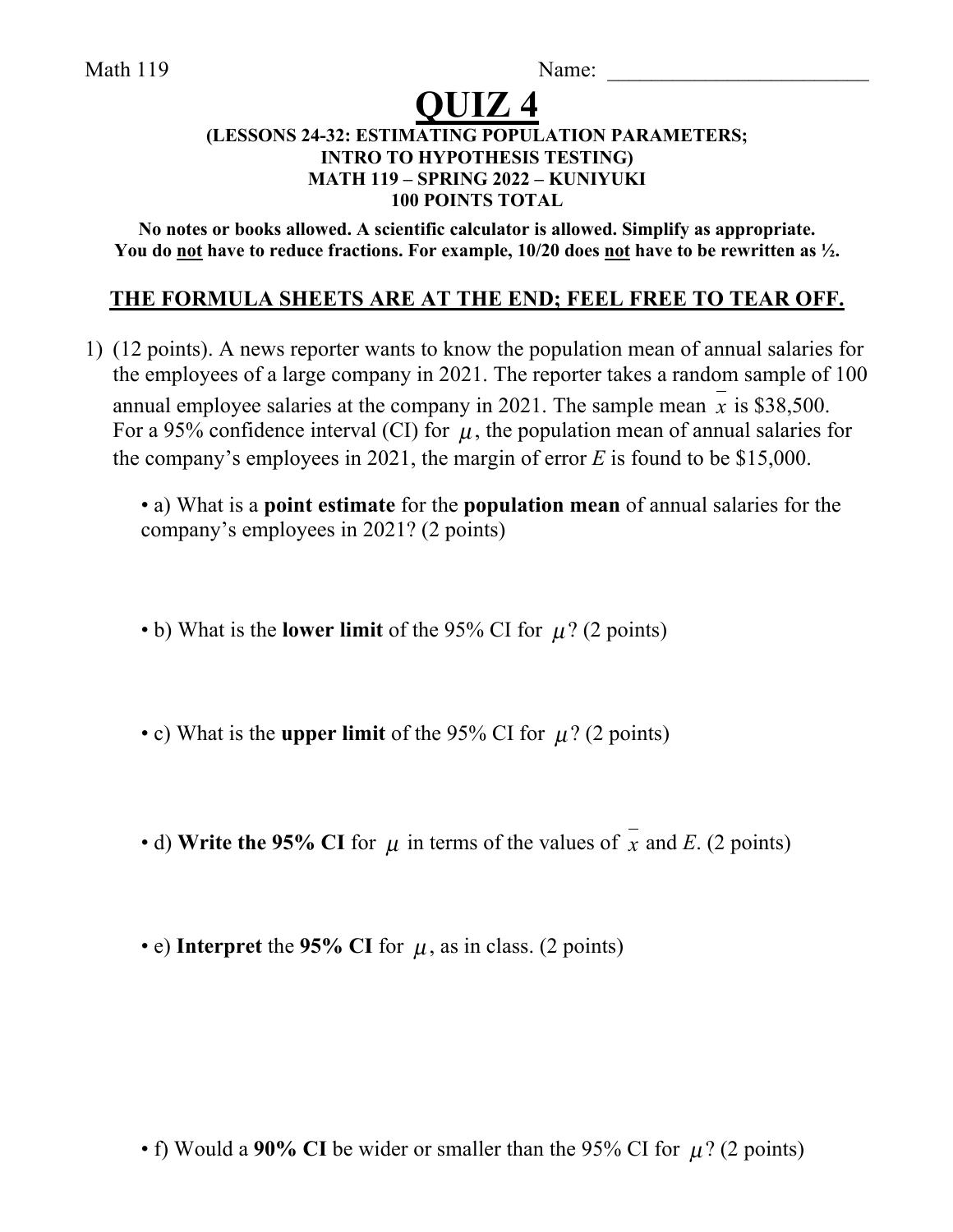- 2) (8 points). An insurance company uses software to predict the life expectancies of the residents in a large city. The company wants to know  $\mu$ , the population mean life expectancy of the city's residents (based on the software). 50 of the city's residents are randomly selected, and the software predicts their life expectancies. We obtain as a 90% confidence interval (CI) for  $\mu$ .
	- a) What is the **sample mean**  $x$ ? (2 points)
	- b) What is the **margin of error** *E* for the CI? (2 points)
	- c) Write the CI in terms of the values of  $x$  and  $E$ . (2 points)
	- d) **Interpret** the CI, as in class. (2 points)
- 3) (2 points). What is  $\alpha$  for a 99% CI?
- 4) (8 points). Consider any of the *t* distributions.
	- a) What is the **mean**? (2 points)
	- b) Is the **standard deviation** equal to 1, less than 1, or greater than 1? (2 points)
	- c) Yes or No: Is the distribution **symmetric** about its mean? (2 points)

• d) As the number of degrees of freedom (df) increases, what distribution will the *t* distributions approach? (2 points)

- 5) (4 points). Consider any of the  $\chi^2$  distributions.
	- a) Yes or No: Is the **mean** equal to 0? (2 points)
	- b) Yes or No: Is the distribution **symmetric** about its mean? (2 points)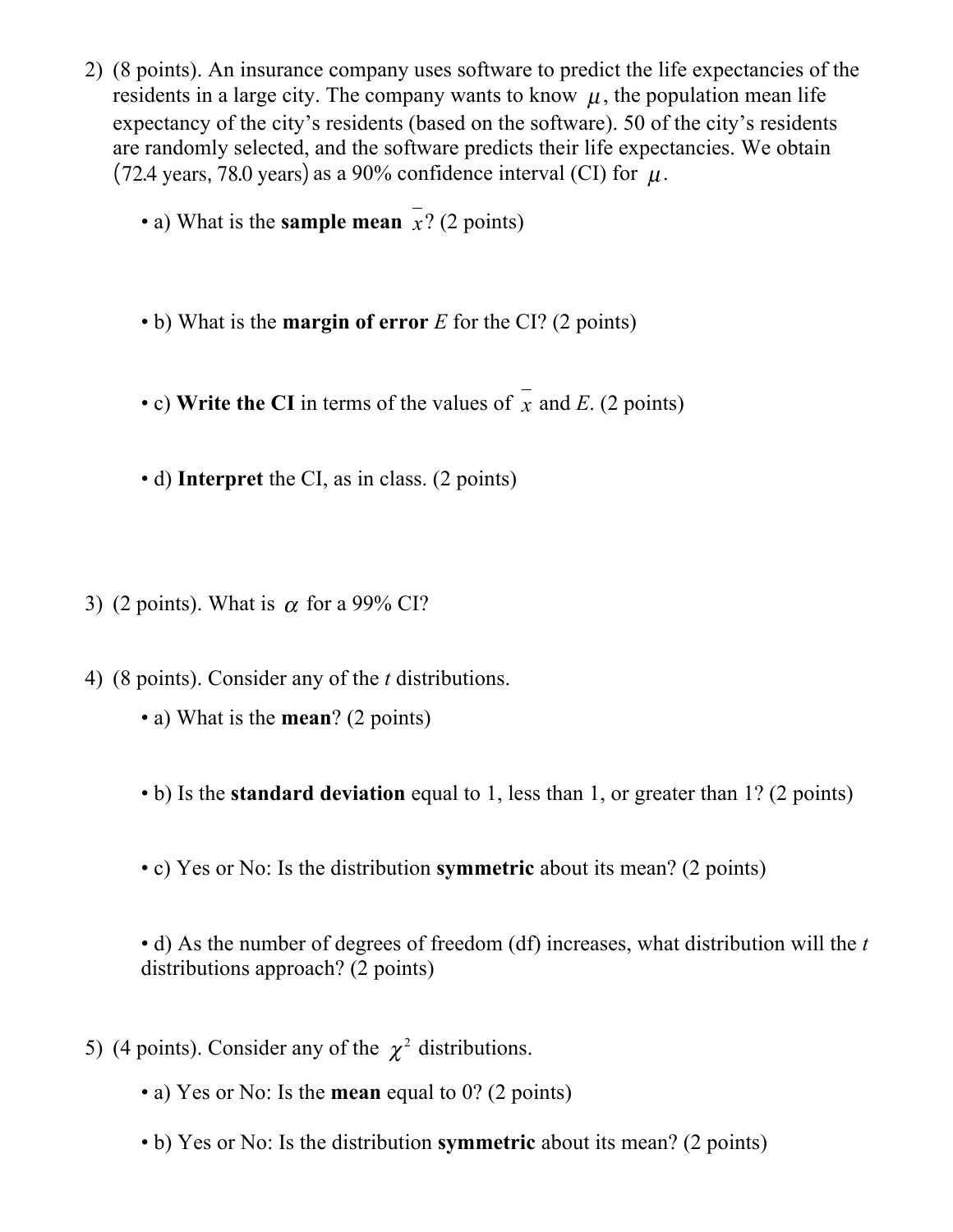- 6) (2 points). In most basic applications, how many degrees of freedom (df) do we use for *t* and  $\chi^2$  distributions if the sample size is 40?
- 7) (7 points). The insurance company from Problem 2) uses new software to predict the life expectancies of the residents in the city. We would like to know  $\mu$ , the population mean life expectancy of the city's residents (based on the new software). Assume that the population standard deviation (SD) is 11.8 years, which was the sample standard deviation from the study in Problem 2) involving the old software. **Find the required sample size** *n* that would give us a margin of error of 2.0 years for a 90% confidence interval (CI) for the population mean. Clearly show how this is obtained by plugging into an appropriate formula.

Use these hints about the *z* distribution:



8) (2 points). The population standard deviation (SD) of life expectancies for the United States is more like 15 years. If we use this as a **conservative** estimate for the population standard deviation (SD) for the city, we would get a required sample size of at least 153 people if we wanted a 90% confidence interval (CI) for the population mean life expectancy for the city and a margin of error of 2.0 years. Your answer to Problem 7) should have given us the minimum required sample size if the population standard deviation (SD) for the city were only 11.8 years. Box in the correct answer:

• 153 people is **more than** the correct minimum required sample size from Problem 7).

• 153 people is **fewer than** the correct minimum required sample size from Problem 7).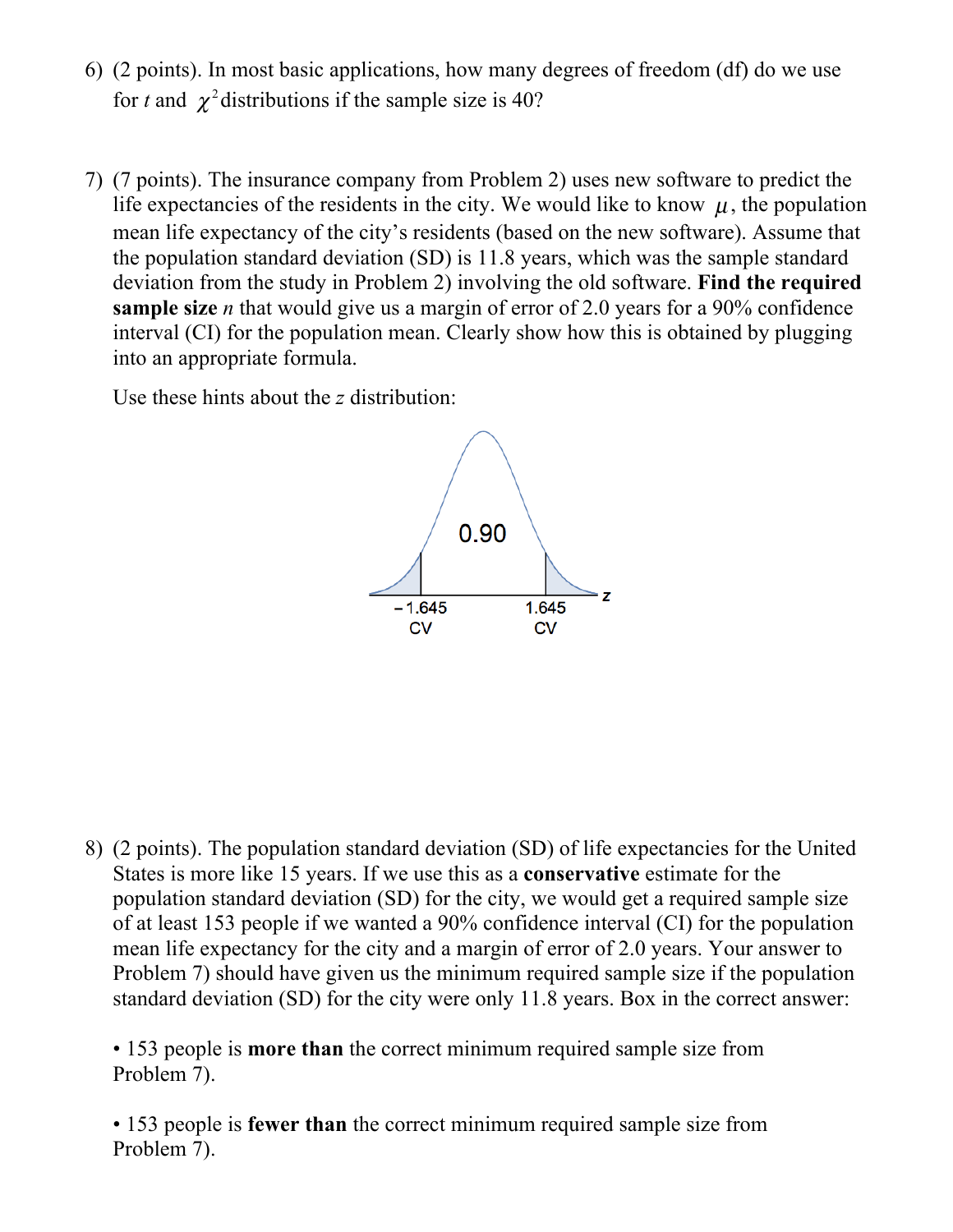9) (14 points). The governor of a state claims that the gas stations in the state have an average regular gas price of \$5.00 per gallon. A random sample of 16 gas stations gives us a sample mean of \$5.15 per gallon and a sample standard deviation (SD) of \$0.20 per gallon. Assume that regular gas prices for gas stations in the state are approximately normally distributed. You will find a 95% confidence interval (CI) for the population mean of regular gas prices for gas stations in the state.

Use these hints about the *t* distribution on 15 degrees of freedom (df):



• a) Why do we use a *t* distribution instead of a *z* distribution in this problem? Box in one: (2 points)

§ We are estimating a population mean, the population standard deviation is assumed to be known, and the sample size is large enough.

§ We are estimating a population mean, the population standard deviation is assumed to be unknown, and we assume that the regular gas prices for the state's gas stations are approximately normally distributed.

• b) Write the 95% CI in the form  $\mu = x \pm E$ . Clearly show how *E* is obtained by plugging into an appropriate formula. (5 points)

• c) Write the 95% CI in the form (lower limit, upper limit). (3 points)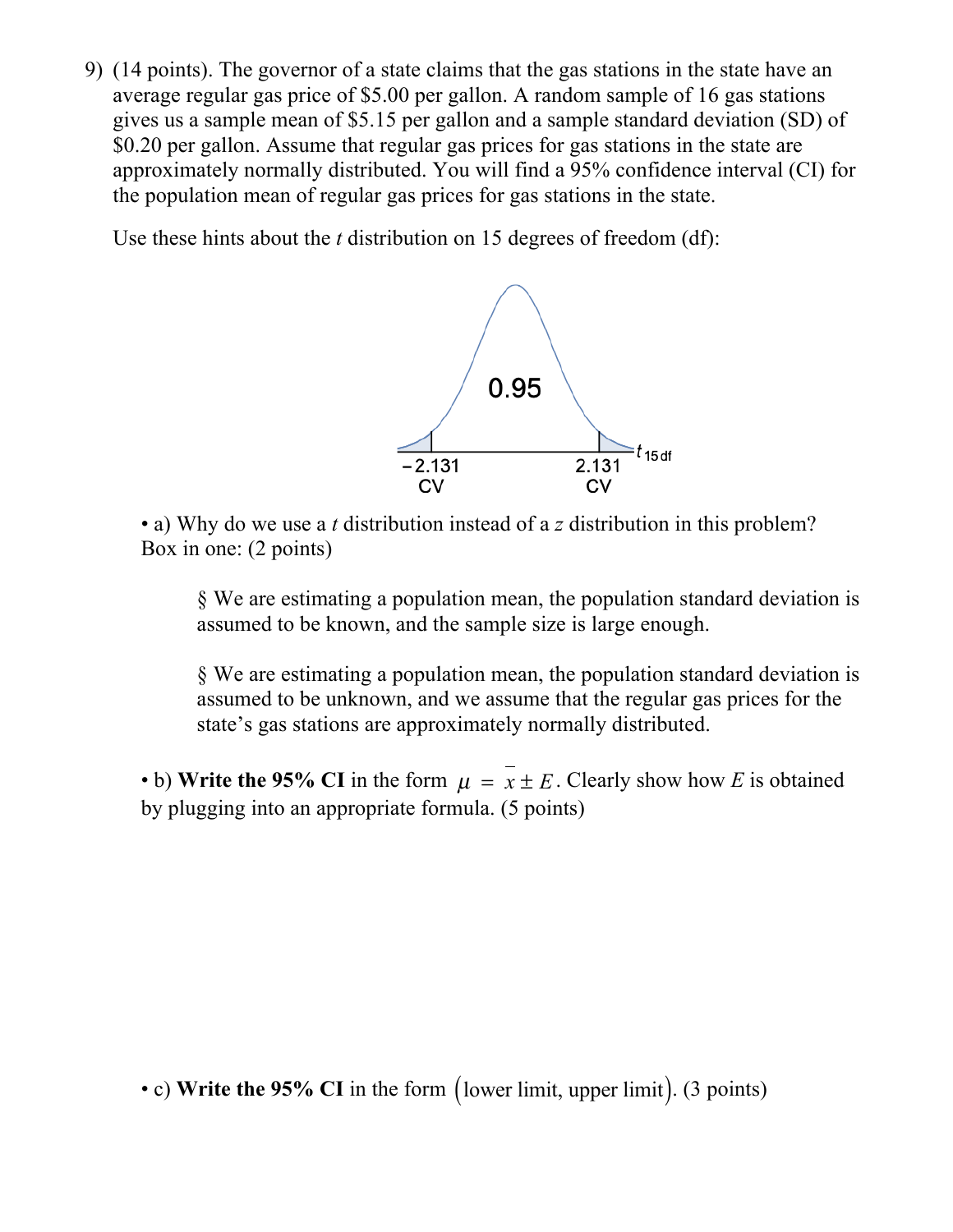• d) **Interpret** the CI, as in class. (2 points)

• e)  $H_0$  states that the average regular gas price for gas stations in the state is \$5.00 per gallon. This is the governor's claim. Use the significance level:  $\alpha = 0.05$ . Based on the 95% CI (and assuming that we are doing a two-tailed hypothesis test, as in the homework), do we decide to **reject** or **not reject**  $H_0$ ? (2 points)

10) (28 points). A magician's coin is flipped 400 times. It comes up heads 230 times. You will find a 95% confidence interval (CI) for *p*, the probability that the coin comes up heads on a flip.

Round off values of  $\hat{p}$ ,  $\hat{q}$ , and *E* to three decimal places.

Use these hints about the *z* distribution:



- a) Find the sample proportion of heads,  $\hat{p}$ . (3 points)
- b) Find the sample proportion of tails,  $\hat{q}$ . (3 points)
- c) **Verify** that normal approximations are appropriate in this problem. (4 points)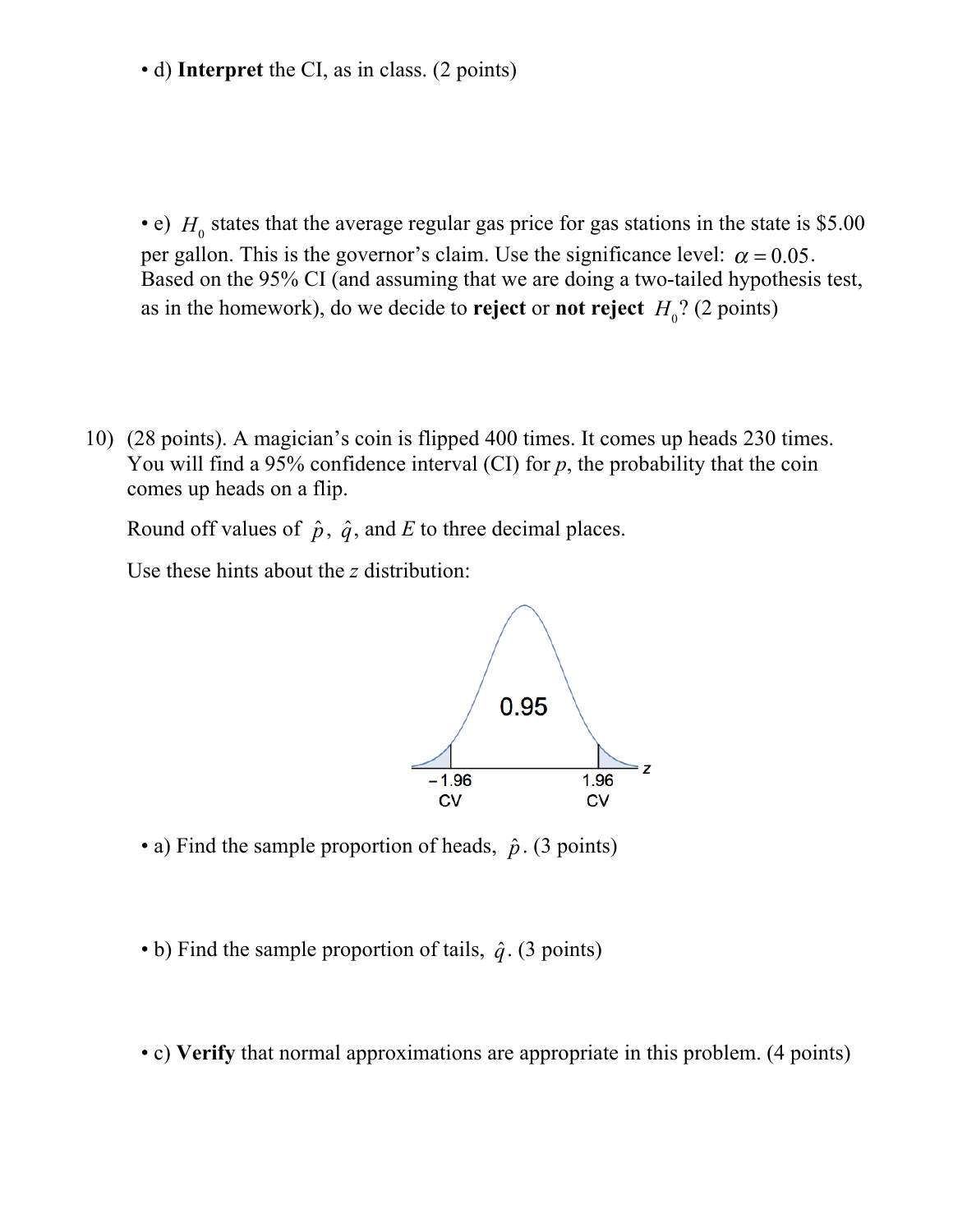• d) Write the 95% CI in the form  $p = \hat{p} \pm E$ . Clearly show how *E* is obtained by plugging into an appropriate formula. (7 points)

• e) Write the 95% CI in the form (lower limit, upper limit). (3 points)

• f) **Interpret** the CI. (2 points)

• g) We want to know the probability that the coin comes up heads on a flip. Find the required sample size *n* that would give us a margin of error of 0.02 for a 95% confidence interval (CI) for this probability. Clearly show how this is obtained by plugging into an appropriate formula (the one giving us a conservative estimate). (6 points)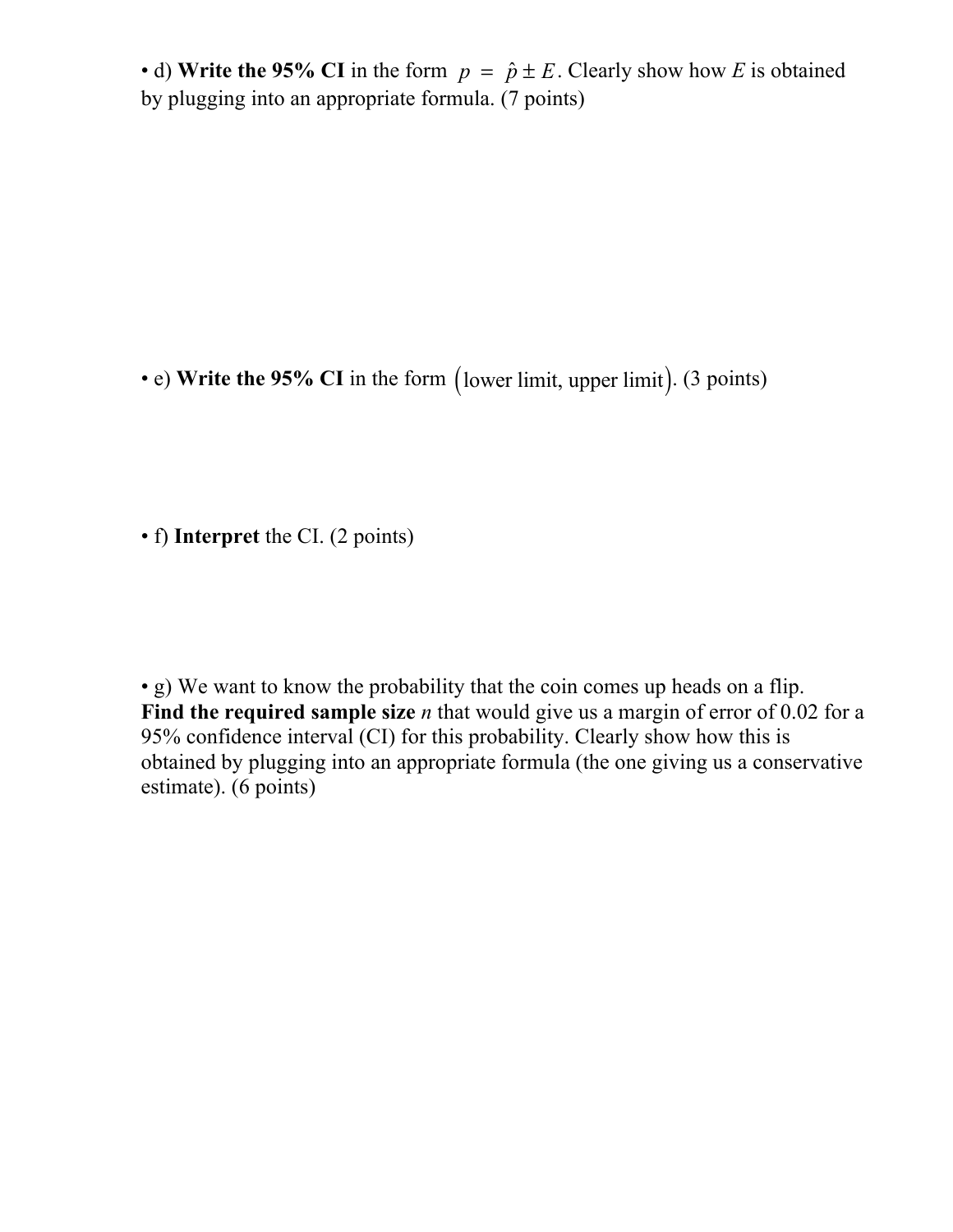11) (10 points). Energy analysts in the state from Problem 9) also wanted to know the population standard deviation of the regular gas prices for the gas stations in the state. Assume that regular gas prices for gas stations in the state are approximately normally distributed. A random sample of 16 gas stations gives us a sample standard deviation (SD) of \$0.20 per gallon.

• a) **Find** a 95% confidence interval (CI) for the population standard deviation (SD) of the regular gas prices for the gas stations in the state. Clearly show how the limits are obtained by plugging into an appropriate formula. **Write** the CI in either the form lower limit  $<\sigma$  < upper limit or (lower limit, upper limit). (8 points)

Use these hints about the  $\chi^2$  distribution on 15 degrees of freedom (df):



• b) **Interpret** the CI, as in class. (2 points)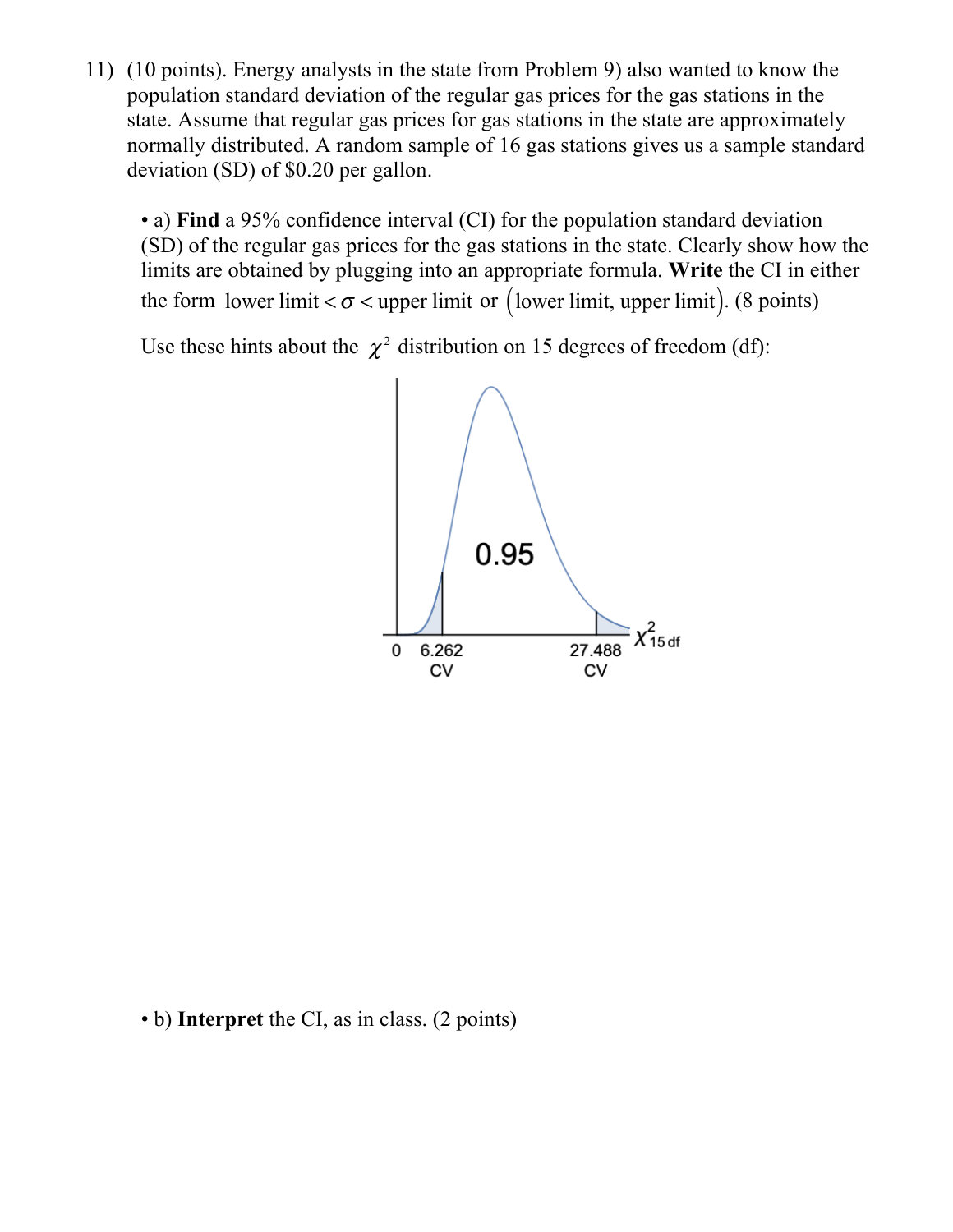12) (3 points). A magician's coin will be flipped 100 times.  $H_0$  states that the coin is **fair**.  $H_1$  states that the coin is **not fair**. Let's say we observe 60 heads among the 100 flips. Let  $X =$  the number of heads in 100 flips of a fair coin. Use the significance level:  $\alpha$  = 0.05.

Using a one-tailed *P*-value analysis,

One-tailed  $P$ -value =  $P(X \ge 60)$  $\approx 0.0284$ , or 2.84%

Based on this one-tailed P-value, do we decide to **reject** or **not reject**  $H_0$ ?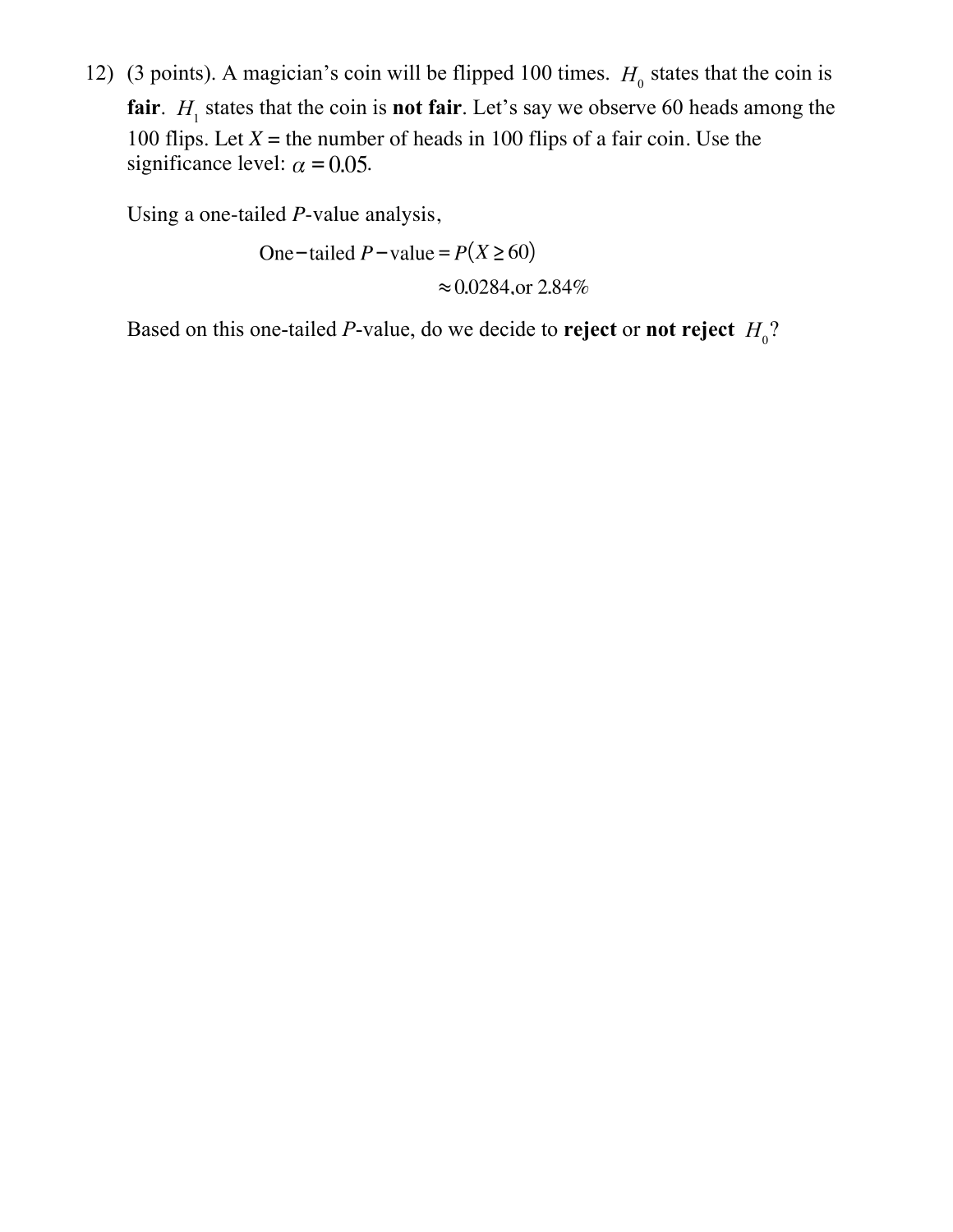## **MATH 119: QUIZ 4 FORMULA SHEETS**

#### **Sample Proportion of Successes**

$$
\hat{p} = \frac{x}{n}
$$

 $(1\!-\!\alpha)$  Confidence Interval (CI) for  $\,\mu,$  where  $\,\sigma$  is Known

(Assume the Central Limit Theorem (CLT) applies.)

$$
\mu = x \pm E
$$

where the **margin of error**

$$
E = z_{\alpha/2} \left( \frac{\sigma}{\sqrt{n}} \right)
$$

That is,

$$
\mu = \bar{x} \pm z_{\alpha/2} \left( \frac{\sigma}{\sqrt{n}} \right)
$$

Rounding Rule for *E*

Round off (or up) the margin of error *E* to the **same number of**  decimal places as the given value of  $x$ .

## Determining Sample Size  $n$  for Estimating  $\mu$

For a  $(1-\alpha)$  confidence level and a desired margin of error  $E$  , the required sample size *n* is given by:

$$
n = \left\lceil \left( \frac{Z_{\alpha/2} \sigma}{E} \right)^2 \right\rceil
$$

where  $\int$  is the <u>ceiling (or "round-up") operator</u>.

#### **(SEE NEXT PAGE!)**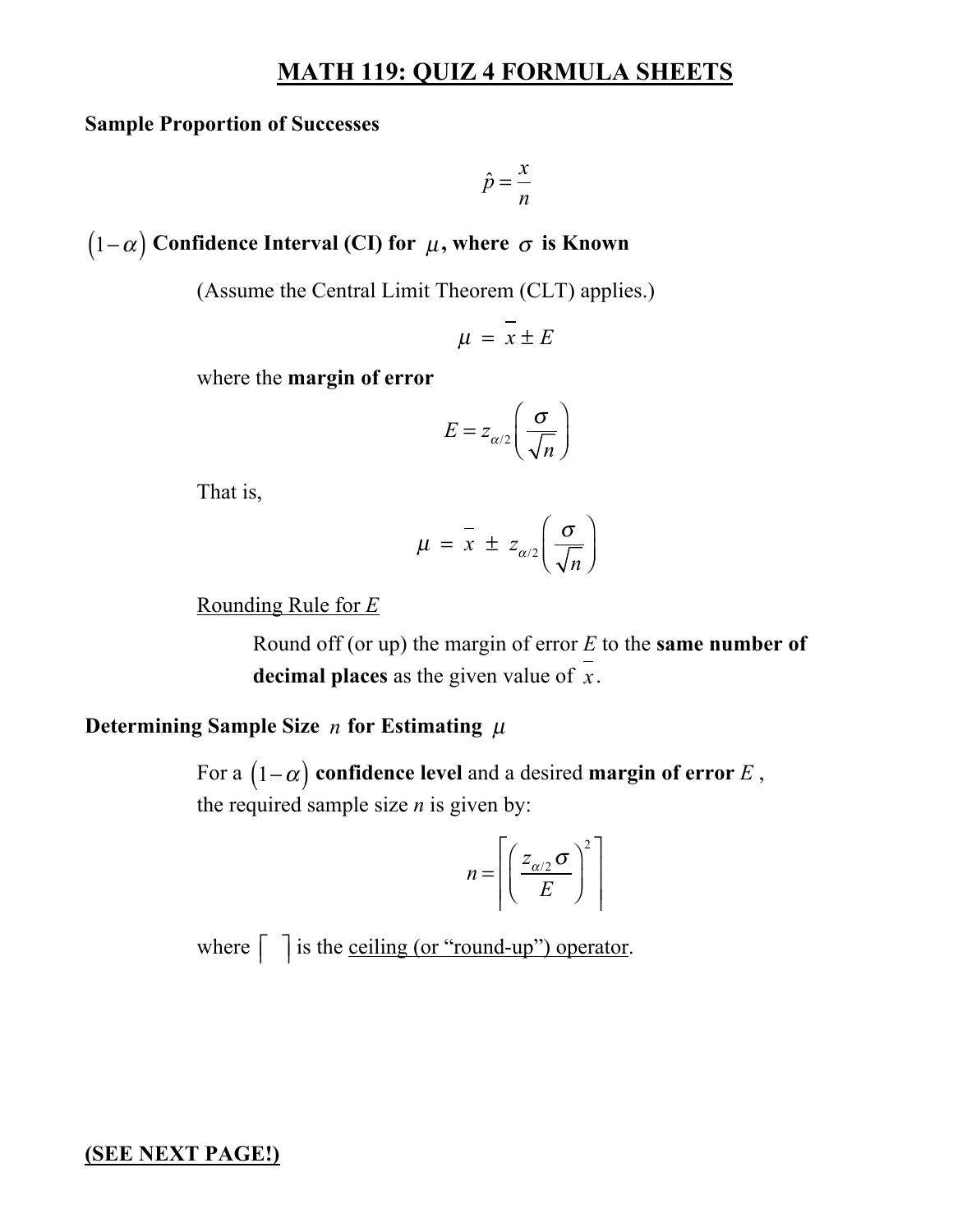# $(1\!-\!\alpha)$  Confidence Interval (CI) for  $\,\mu,$  where  $\,\sigma$  is Unknown

(Assume the Central Limit Theorem (CLT) applies.)

$$
\mu = x \pm E
$$

where the **margin of error**

$$
E = t_{\alpha/2} \left( \frac{s}{\sqrt{n}} \right)
$$

That is,

$$
\mu = \overline{x} \pm t_{\alpha/2} \left( \frac{s}{\sqrt{n}} \right)
$$

We use the *t* distribution on  $(n-1)$  degrees of freedom (df).

Rounding Rule for *E*

Round off (or up) the margin of error *E* to the **same number of**  decimal places as the given value of  $x$ .

# $(1-\alpha)$  Confidence Interval (CI) for  $\,$   $p$

(Assume  $X \sim \text{Bin}(n, p)$ . To justify a **normal approximation**, verify:  $n\hat{p} \ge 5$ , and  $n\hat{q} \ge 5$ .)

$$
p = \hat{p} \pm E
$$

where the **margin of error**

$$
E = z_{\alpha/2} \sqrt{\frac{\hat{p}\hat{q}}{n}}
$$

That is,

$$
p = \hat{p} \pm z_{\alpha/2} \sqrt{\frac{\hat{p}\hat{q}}{n}}
$$

#### **(SEE NEXT PAGE!)**